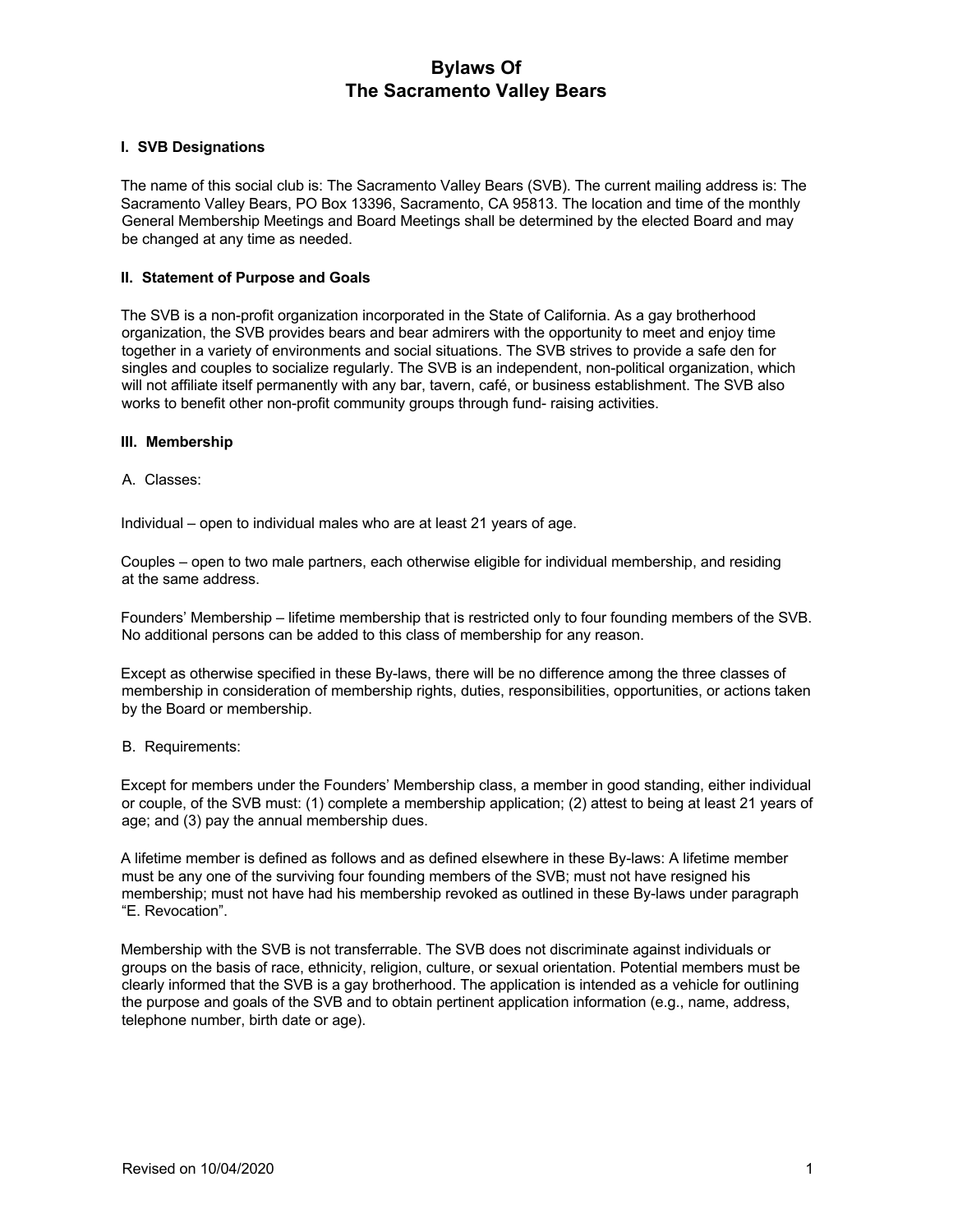# C. Rights

Rights of membership in good standing include: attendance at all Board, general, and committee meetings, except for closed Board meetings as provided for in these By-laws; participation in any events or functions; free participation in all discussions at general meetings; voting on actions at general meetings, volunteering to serve on committees, and running for elected positions when eligible.

### D. Responsibilities

Membership responsibilities include: accepting, agreeing to, and upholding the By-laws and policies set forth by the Board and membership; serving on committees when selected; treating all members with respect; and maintaining membership in good standing.

## E. Revocation

Revocation of membership is a very serious measure. Revocation should only be undertaken after reasonable attempts to reconcile the needs of the member with the purpose and goals, as stated herein. Membership in the SVB can be revoked by a 2/3 vote of the Board. A member of the Board must petition the Board at least 14 days before a Board meeting to revoke a membership. The petition must include one of the following reasons for revocation: violent behavior at a SVB function that either threatens another person or property; malicious behavior intended to offend, hurt, or ridicule another person; or behavior or actions that are not in the spirit of the By-laws. The SVB Secretary will notify the member that his membership is in jeopardy and why by Certified US Mail. The member will be encouraged to attend the Board meeting and present any information pertinent to the issues. The Board will discuss the petition and solicit information as needed. The Board will then vote under closed session whether to revoke the membership. The member shall be notified by the Secretary of the decision of the Board by US Mail.

### F. Dues

Annual membership dues are determined by the Board and approved by the general membership. Except for lifetime members, all members of the SVB must pay the most current annual membership dues as approved by the Board and general membership*.* No dues will be refunded in the event a member resigns from the SVB. Dues will be prorated and refunded to any member who has had his membership in the SVB revoked. Members may not vote at general meetings until dues have been paid in full. A former member whose membership has expired for non-payment of dues may rejoin by completing a membership application and paying all applicable dues.

### G. Term

Membership (except lifetime) shall begin on the date the member pays his full dues and continues for one year from that date. Membership for founding members began on the date that the SVB came into existence and continues until: (1) he is deceased, (2) resigns his membership, or (3) has his membership revoked as outlined in the By-laws under paragraph "E. Revocation".

### H. Resignation

Members may resign at any time by delivering or mailing a written notice of resignation to the Secretary. There shall not be any refund of dues when a member resigns. If a member's dues are not paid by the 2nd general meeting of the new term, the member shall be considered as resigned.

A lifetime member that resigns from the SVB, forever forfeits his rights to be a lifetime member. A former founding member may only rejoin as a member other than founding member with all rights and responsibilities as specified in the By-laws.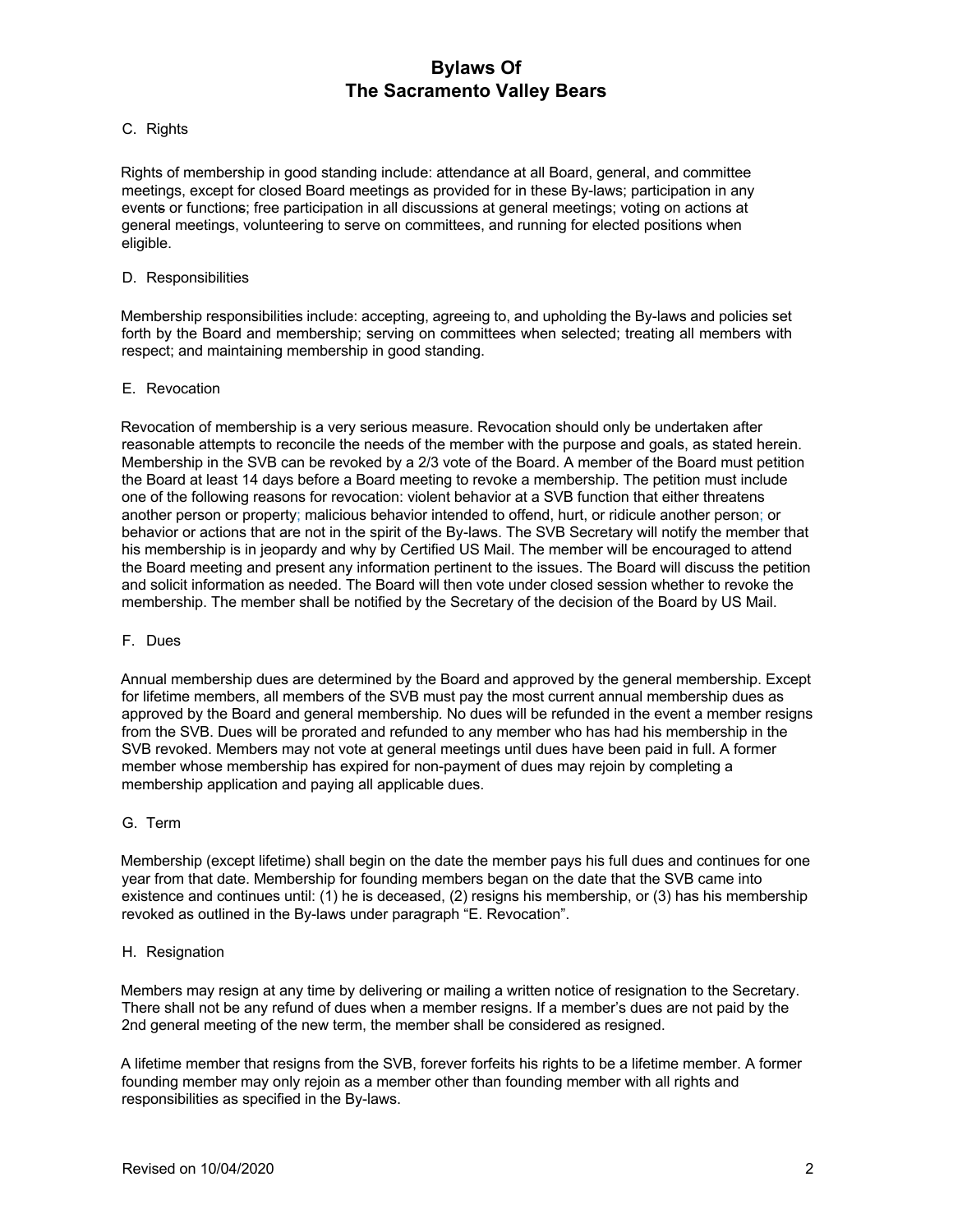## **IV. Meetings**

### A. Quorum and General Provisions

General SVB meetings require a quorum. A quorum for the general meeting is defined as all members in attendance and voting. No vote shall be considered valid without a quorum. Absentee votes are allowed only at the Election and are counted towards the quorum. A quorum for a Board meeting is defined as 75% of the Board members. General SVB meetings shall be held monthly for information, business, and social purposes. The President shall preside over the meeting. Members shall be notified of meeting dates and locations in the monthly newsletter and in the SVB events webpage. Meetings may also be posted through other means using resources owned by or available to the Club.

## B. Board Meetings

Board meetings shall be held regularly. There will be at least nine Board meetings per fiscal year, and at least one Board meeting every 60 days.

Board meetings are open to all members, except for closed sessions. Only members of the Board may vote at Board meetings. Officers may call additional Board meetings as needed. Closed sessions are for members of the Board only. The Board may ask other individuals to provide testimony, if necessary.

Board members may communicate and come to consensus on business through meetings or any other means, such as electronic media. All Board members must be given an opportunity to participate before any decision is made. The Secretary shall record those decisions in the minutes for that session.

In conducting business and fulfilling duties, the Board may designate and make use of any resources available to the Club, such as electronic resources, in accordance with the provisions of these By-laws, benefit and accountability to members, and any other good-faith consideration of best practice.

Minutes of Board meetings, committee meetings, and general meetings may be reviewed by any member at any Board meeting, general meeting, or by special request to the Secretary. Copies of the minutes may be obtained for a nominal fee, if requested. Minutes shall be approved by the Board no later than the second Board meeting after the meeting for which those minutes were created.

The Secretary shall complete and archive the minutes and make them accessible to the Board members on designated Club resources. Upon approval of the minutes by the Board, the Secretary shall post the minutes on designated Club resources for access by the membership.

# **V. Board Positions**

The SVB is a democratic organization, with the Board's power derived from the membership. The Board consists of the President, Vice President, Secretary, Treasurer, and Member-at-Large. The term of office for all Board members is one year and begins on January 1 and ends on December 31. All Board members shall return all Club property and assets to the Club immediately upon the end of their terms or upon resignation. The Board is responsible for conducting the business of the SVB and formulating policy to advance the interests of the SVB. Decisions of the Board must be consistent with the By-laws and should foremost consider the well-being of the SVB and its members. No member may commit the SVB to any activity or financial decision without approval of the Board. Individual Board members may only serve in their respective offices to which they were elected; Board members may not be shuffle/swap their positions amongst themselves. Board members may temporarily carry out the duties of other Board positions as necessary due to the absence of the appropriate officers or vacancy of such positions.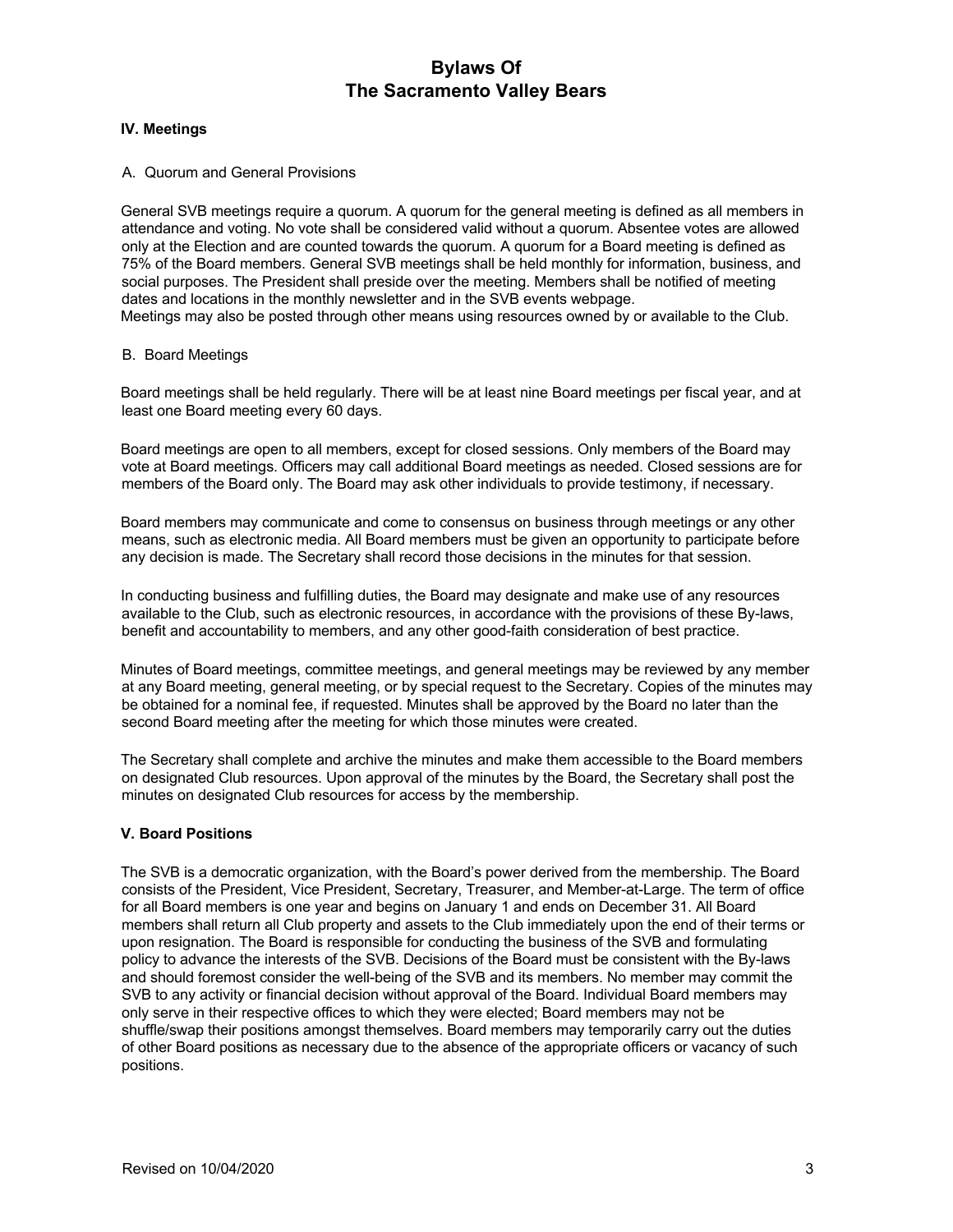### A. Duties

President: The President is the official spokesman of the SVB. He chairs and sets the agendas for all General and Board meetings. He serves as an ex-officio member of all committees.

Vice President: The Vice President assists the President in all duties and, in the absence of the President, acts as the President. He is also responsible for the storage and disposal of SVB property. The Vice President chairs the Events Committee, if such committee is required.

Secretary: The Secretary takes minutes at all official meetings and is responsible for the newsletter. The Secretary is also responsible for notifying the membership of the meetings and proposed By-law amendments, maintaining SVB records, and conducting the elections.

Treasurer: The Treasurer is responsible for the SVB financial records and bank accounts. He prepares monthly reports and the annual financial statement and supervises the development of the yearly budget. The Treasurer chairs the Finance Committee, if such committee is required. He is also responsible for any state and federal reporting requirements.

Member-at-Large/Bear-at-Large: The Member-at-Large (also referred to as "Bear-at-Large") represents the general members and votes as a member of the Board. The Member-at-Large is responsible for bringing issues or concerns of the membership to the Board, outreach to members, promoting the Club to the general public, and researching possible social and fundraising activities with the membership. The Member-at Large assumes additional duties as needed and approved by the Board.

### B. Vacancies

If a Board position becomes vacant, the Board will appoint a member in good standing to fill the vacant position until the next election.

C. Resignation

A Board member may resign in writing from the Board at any time.

# D. Removal of Board Members

A Board member may be removed from office for the following reasons: (1) bringing discredit to the SVB; (2) conviction of a felony while in office; (3) misappropriation of SVB funds or property; (4) failure to attend two Board or general meetings without prior approval of the Board; (5) failure to perform the duties of the office to which elected; and (6) failure to maintain membership in good standing. A request for removal of a Board member from the Board can only be made by a motion of the Board in a regularly scheduled Board meeting and must be approved by a vote of two-thirds of the Board, or by a petition of the membership signed by thirty members, who are in good standing, and presented to the President (or in the event of a request for the removal of the President, presented to the Vice- President). The request for removal will be announced at the next regularly scheduled general meeting and will be put to a vote of the membership at the following regularly scheduled general meeting. The request for removal must be ratified by two thirds of all members present and voting.

E. Any prior Board member may run again for another term, per the annual elections, as a candidate as many times, as a member in good-standing, as they so choose.

# **VI. Elections**

Elections will be conducted by an Election Committee, appointed by the Board and under the direction of the Secretary. No member of the Election Committee may run for office. To qualify for office, an individual must be a member in good standing of the club. A member may only hold one Board position at any given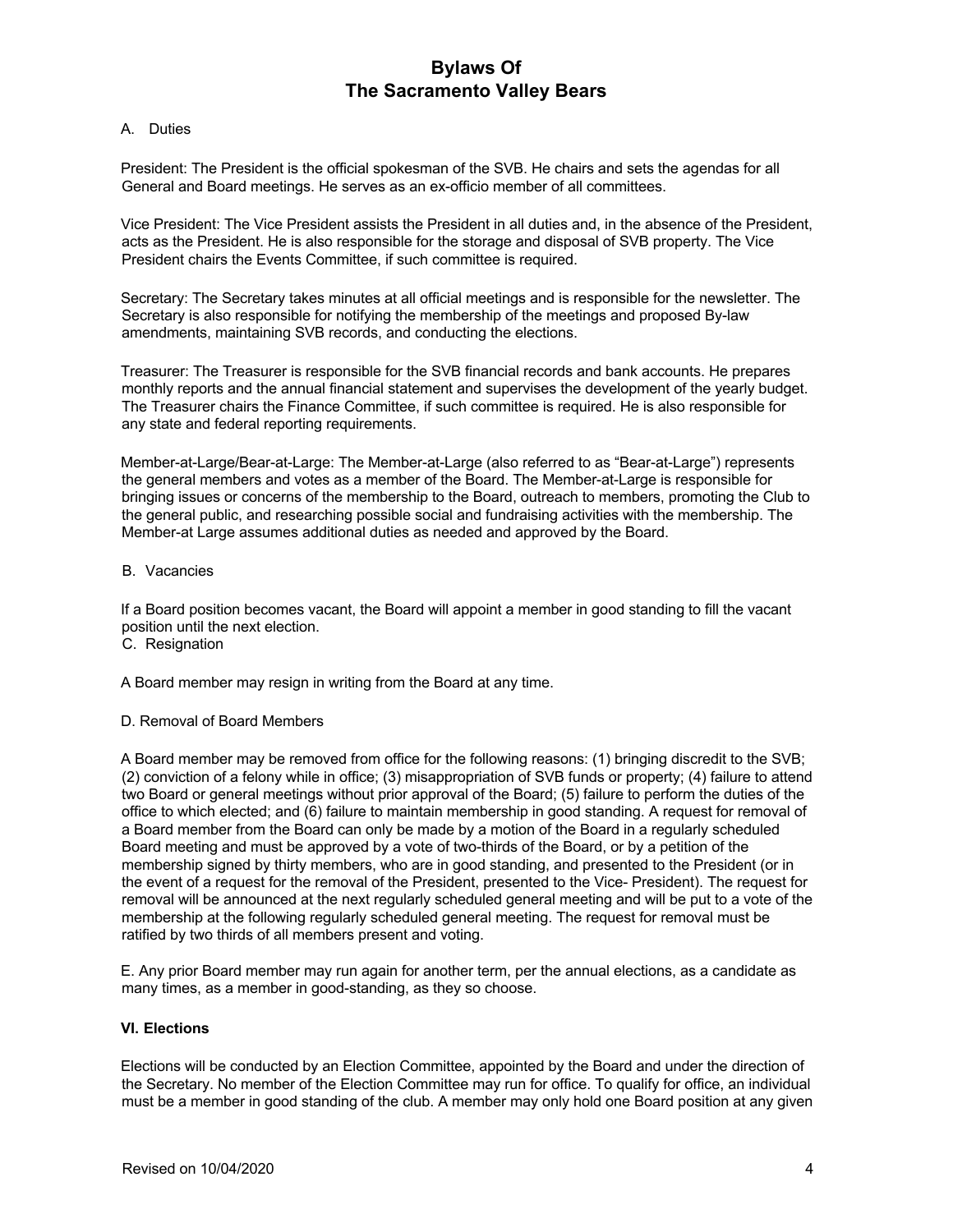time. Members seeking election must submit their name and the office they are seeking to the Secretary no later than the November general meeting. There shall be no nominations after that date. The Board is elected at the December general meeting. Voting is by secret ballot and tallied by the Election Committee. The candidate receiving the most votes is elected to that position.

A member may vote by electronic means as sent by an email, or emails, representing SVB, to vote for the running candidates of all open Board positions. The electronic vote results, as sent by an email, must be received by the Election Committee by the start of the December general meeting for the results to be counted and announced. Any Board positions for which there are no candidates at the time of the election shall be considered as vacancies and are covered by that section of the By-laws.

The minutes of the December General meeting, reflecting the election results, must be made available by December 15.

## **VII. Committees**

Committees may be formed to perform the following functions at the discretion of the Board:

## A. Events Committee

The events committee shall consist of the Vice President and at least two other members as appointed by the President. The events committee shall be responsible for developing social and fundraising events that encourage the enrichment and fellowship of the members and provide funds to the SVB's charitable contributions account. The responsibility for marketing and merchandising of materials for the benefit of the members and as fundraising shall fall under this committee.

### B. Finance Committee

The finance committee shall consist of the Treasurer and at least two other members as appointed by the President. The finance committee shall be responsible for the development of an annual operating budget, annual review of the accounting system, annual audit of all financial records, and recommendations for investments in equipment, or other fixed assets by the SVB.

# C. Project Teams/Committees

The Board, for the purposes of developing and managing a specific project or event, may form other teams and/or committees. These teams/committees may be responsible for the development of project budgets, entertainment, marketing, and/or any other project as the Board deems appropriate and is in the best interests of the SVB. The Board, to ensure continuity with other projects, fiscal responsibility, and unity of purpose within the SVB, must approve all actions of project teams/committees.

### D. Committee Appointments

Except as otherwise stated herein, the Board shall make all appointments to committees.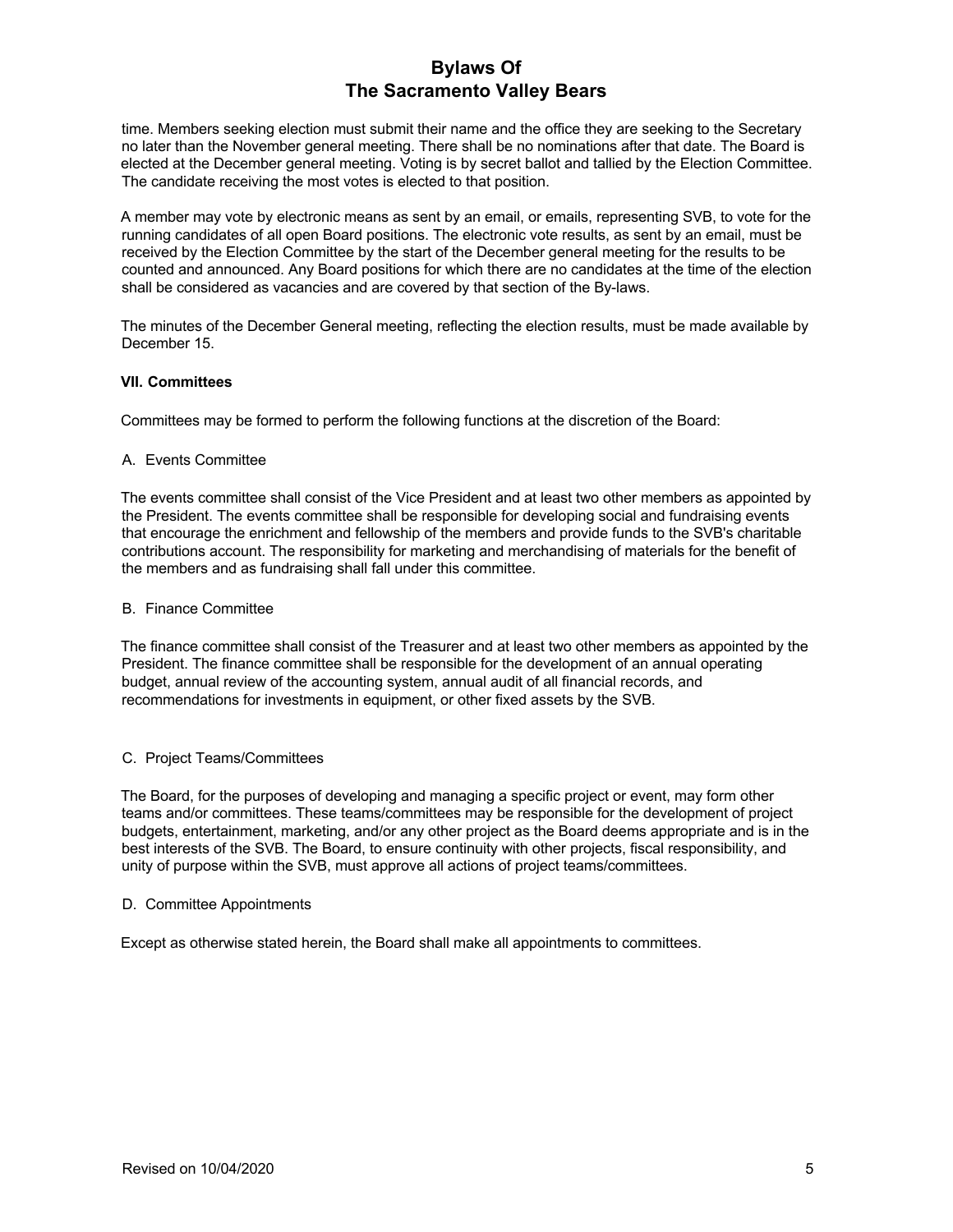## **VIII. Financial Matters**

## A. Fiscal Year

The SVB fiscal year is from January 1 to December 31.

### B. Signatory Power

All Board members, and only Board members, except for the Member-at-Large, shall have signatory power on SVB accounts.

## C. SVB Assets

No part of the income or assets of the SVB shall ever be distributed to its members, officers or private individuals. SVB assets may to be used solely for the benefit of the members, or designated charities, in a manner deemed equitable by the Board.

### D. Budget

A yearly budget, developed by the Treasurer and Finance Committee, if such committee is formed, shall be presented no later than the January Board meeting to the Board for approval.

## E. Financial Statement

Within thirty days of the end of the fiscal year, the Treasurer shall prepare a financial statement detailing revenues, expenditures, membership data, and the opening and closing balances of all SVB accounts and that statement shall appear in the SVB newsletter and/or be made available to the members upon request.

# **IX. Indemnification**

The SVB is indemnified and held harmless of any action(s) by its members that are expressly forbidden by these By-laws. Furthermore, no action shall be construed as an official act of the SVB unless and until it has been reviewed and approved by the Board at a properly scheduled meeting.

# **X. Amendments**

These bylaws may only be amended or revised in the following manner: amendments may be proposed by the Board or by a petition signed by ten members in good standing. Members shall be notified at least thirty days prior to the date of the vote on the proposed amendment(s). The proposed amendment(s) will be voted on at the next general meeting after that thirty-day period. Amendments to the By-laws shall be adopted by a 2/3 vote of the members present at the meeting. The text of these By-laws may, after Board approval, be changed by any incumbent Board member without the amendment procedures as detailed in this section only to update the SVB address (as specified in **I.SVB Designations**) or to correct errors in language, such as punctuation, spelling, and grammar, and only to the extent that such changes do not in any way change the operation of the SVB, change the meaning, intent, or interpretation of the text being corrected, nor obscure the language of the text being corrected. Any such change to update the address or correct errors in language shall be presented to the Board, which will vote on those changes under consideration. The Secretary will record such changes in the Minutes.

# **XI. Dissolution**

The SVB may be dissolved by unanimous vote of the Board and ratified at the next general meeting.